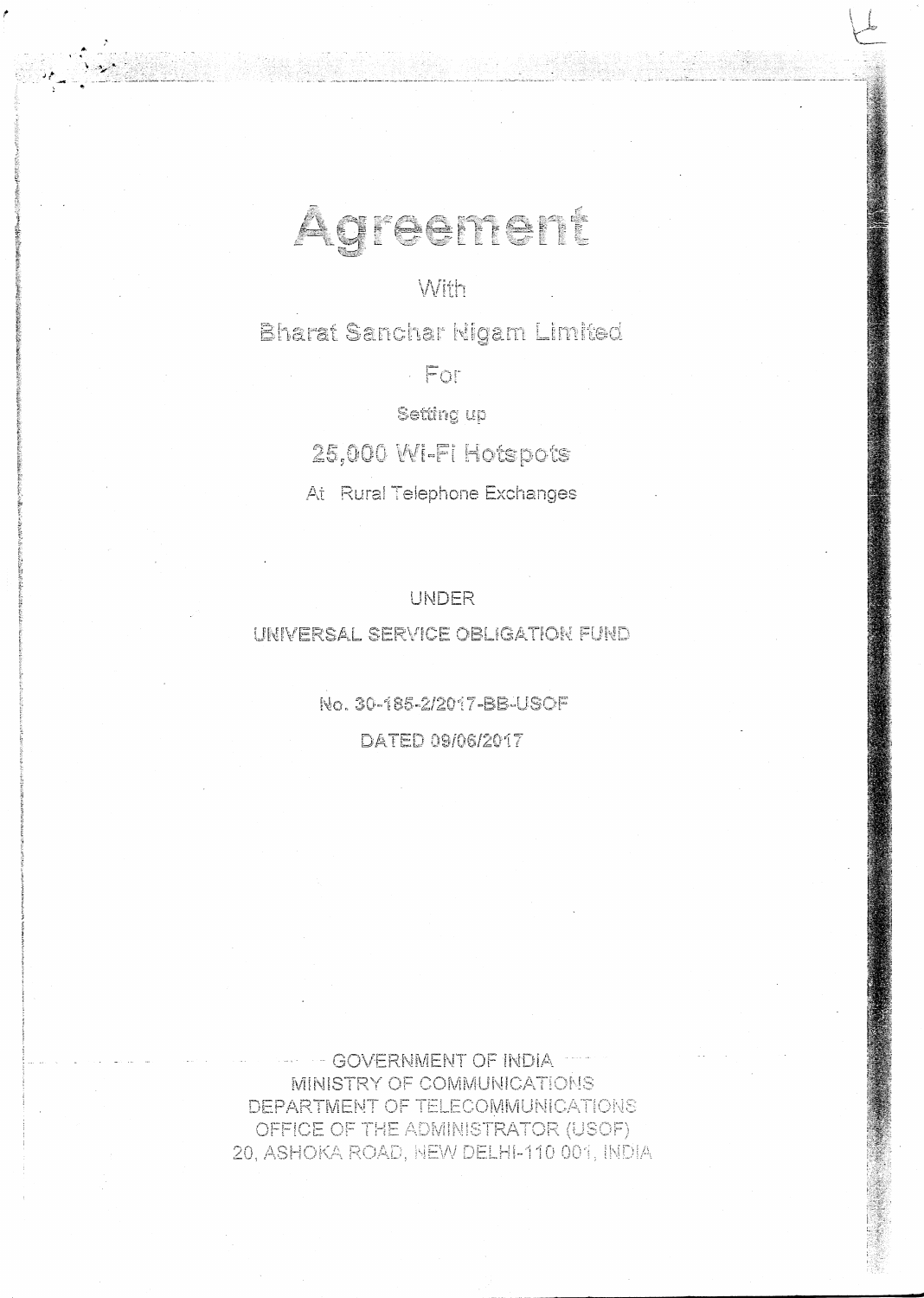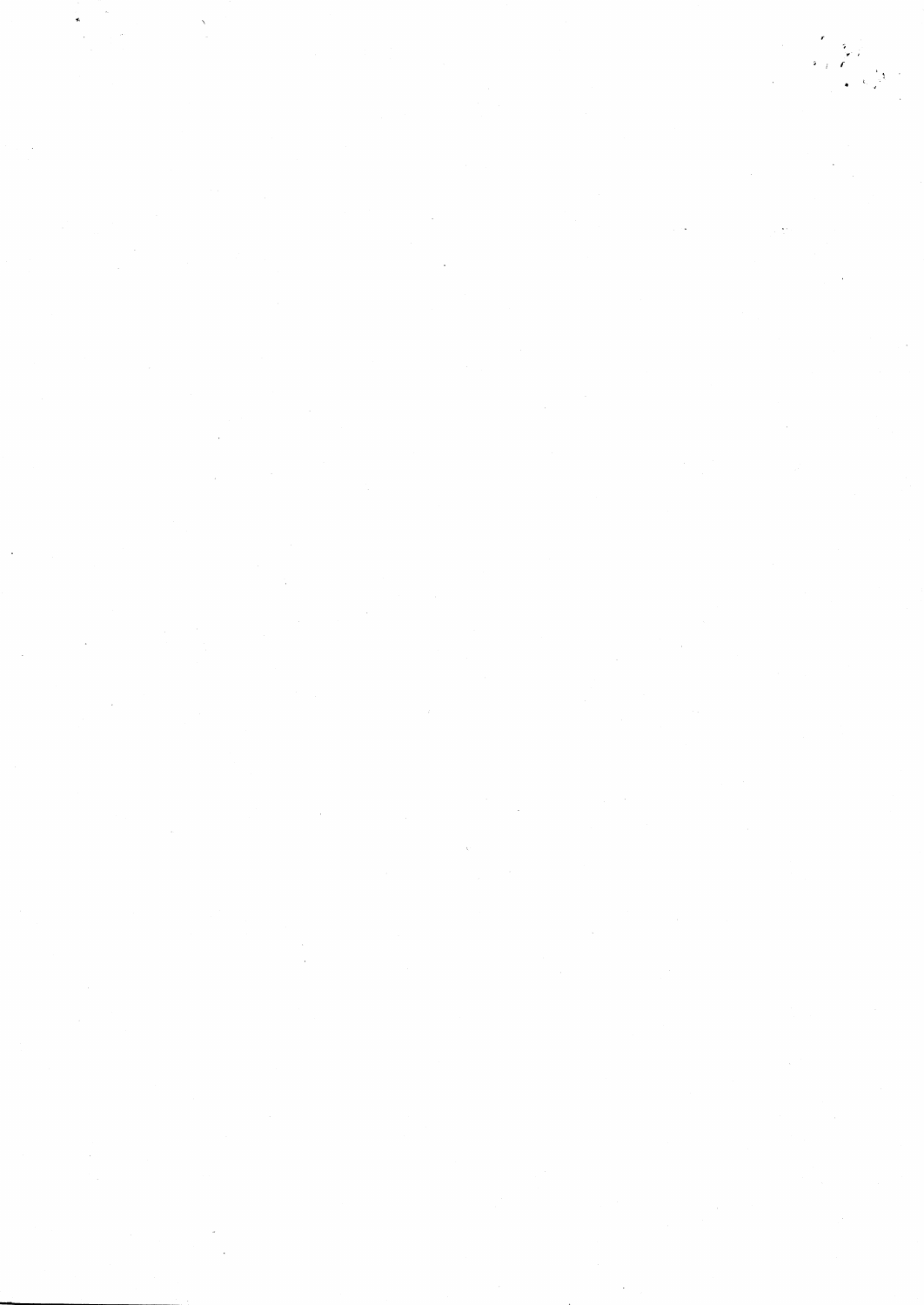### SECTION-

#### AGREEMENT

## Government of India Department of Telecommunications Universal Service Obligation Fund 20, Ashoka Road, Sanchar Bhawan, New Delhi-110001

The President of India, acting through the Administrator, Universal Service Obligation Fund (USOF) who for the purpose of this Agreement is being represented Department οf Administrator, USOF, Singh, Sanjay Sh. by Telecommunications, under Government of India and having its office at 2<sup>nd</sup> Floor, Sanchar Bhawan, 20 Ashoka Road, New Delhi 110001, (hereinafter referred to as the "Administrator", which expression, unless repugnant to the context or meaning thereof, shall include its successors, administrators or assignees;) of the First Party

#### **AND**

M/s Bharat Sanchar Nigam Limited a company registered under the companies act 1956, having its registered office at Bharat Sanchar Bhawan, H.C. Mathur Lane, Janpath, New Delhi, acting through Sh. Anupam Shrivastava, CMD, BSNL, the authorized signatory (hereinafter called the Universal Service Provider or "USP" which expression shall, unless repugnant to the context, include its successor in business, administrators, liquidators and assigns or legal representatives) of the second party.

Whereas the USP has requested and the Administrator agreed to enter into an Agreement for setting up 25,000 Public Wi-Fi Hotspots at Telephone Exchanges of BSNL in rural areas using BSNL Fibre for providing the internet services over Wi-Fi network on non-discriminatory basis to all users.

NOW THIS AGREEMENT WITNESSES AS FOLLOWS:

 $\frac{1}{2}$ 

In consideration of the performance of all the terms and conditions mentioned 1. in this Agreement on the part of the USP, the Administrator does enter into this Agreement for setting up of Wi-Fi Hotspots at 25,000 RURAL telephone exchanges.

This Agreement will remain valid for 42 months from the effective date unless  $\mathbf{2}$ . revoked earlier for any reasons whatsoever.

The USP hereby agrees and unequivocally undertakes to fully comply with all 3. terms and conditions stipulated in this agreement without any deviation or reservation of any kind.

 $\mathbf 1$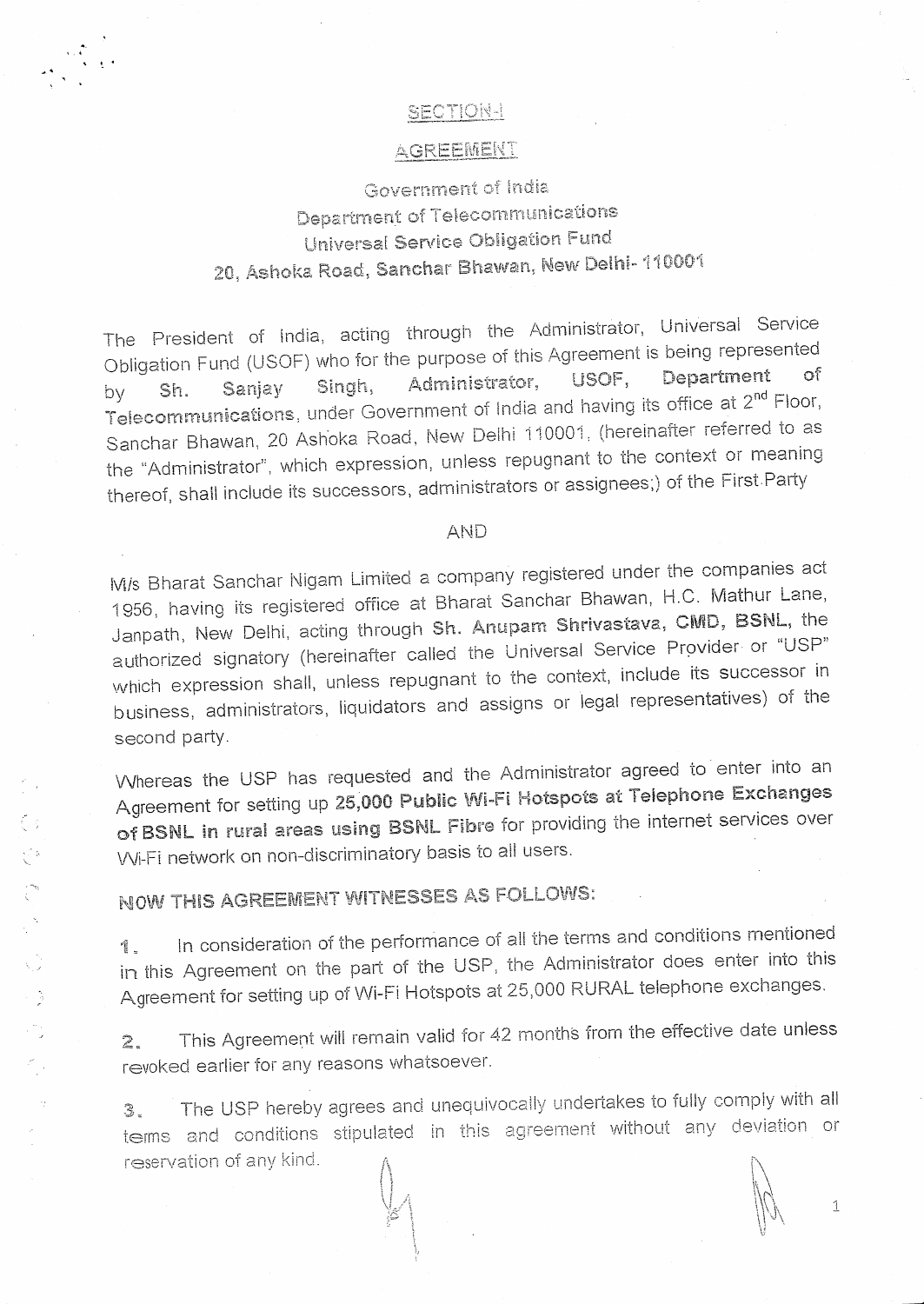The effective start date of this Agreement shall be 09.06.2017.

á,

6.

7.

 $8.$ 

g.

No Partnership- Nothing in this Agreement shall be construed to constitute a E. partnership or agency between the Parties and the USP shall not make any assurance, promise or covenant nor shall hold himself out as competent to do so on behalf of the Administrator nor shall pledge the credit of the Administrator for any transaction in relation to this Agreement.

No Employment  $\div$  Nothing in this Agreement shall constitute an offer or assurance of employment of any nature whatsoever to the USP or any person employed by or under him for this Agreement.

Indemnify the Administrator- The USP shall indemnify and at all times keep the Administrator indemnified and harmless against any direct loss to it or any claims by any third person, for any personal injury to anybody or loss to property, movable or immovable, caused by or attributable to any act or omission of the USP or any of his officer, employee, agent or professional etc. while performing or purporting to perform this Agreement.

Waiver - Neither the failure of either Party to insist on any occasion upon the performance of the provisions of this Agreement nor time or other indulgence granted by a Party to the other Party shall be treated or deemed as waiver of such breach or acceptance of any variation or the relinquishment of any such right thereunder. Waiver by either Party of any default by the other Party in the observance or performance of any provision of this Agreement shall not operate or be construed as a waiver of any other or subsequent default or of other provisions of or obligations under this Agreement nor shall affect the validity or enforceability of this Agreement in any manner:

Severability of Terms - If for any reason whatsoever, any provision of this Agreement is or becomes invalid, illegal or unenforceable or is declared by any court of competent jurisdiction or any other instrumentality to be invalid, illegal or unenforceable, the validity, legality or enforceability of the remaining provisions shall

 $\overline{2}$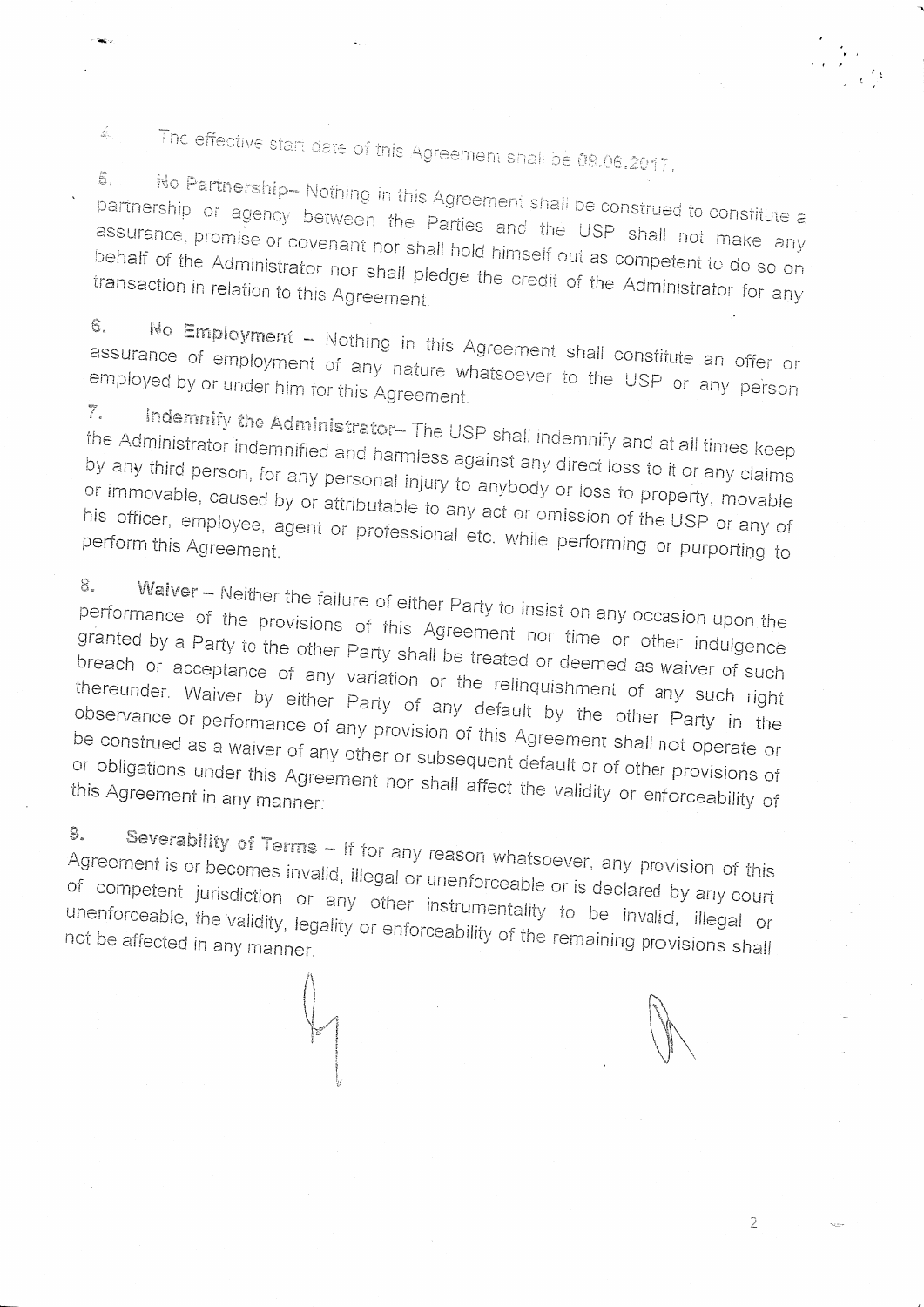IN WITHESS WHEREOF the parties hereto have caused this Agreement to be executed through their respective authorized representatives on the 09.06.2017.

(Anupam Shrivastava) CMD, BSNL **Bharat Sanchar Bhawan** H.C. Mathur Lane, Janpath New Delhi - 110001

अनूक्ब श्रीवास्तव ANUPAM SHRIVASTAVA अव्यक्ष एवं प्रबंध निकेशक Chairman & Managing Director <sub>भारत</sub> संघार दिया है । यह दिल्ली<br>मारत संघार दिया है , यई दिल्ली<br>B.S.N. Ltd., New Delhi

Witnesse

Signed for and on behalf of President of India

(Sanjay Singh) Administrator Universal Service Obligation Fund Department of Telecommunications Sanchar Bhawan, 20 Ashoka Road New Delsinvar Ring 01

प्रशासक सार्वभौमिक सेवा दाधित्व विदि Administrator USO Fund दूरसंचार विभाग, भारत सरकार Copt. of Telecom, Govt, of India<br>Dopt. of Telecom, Govt, of India<br>नई दिल्ली / New Delhi

3